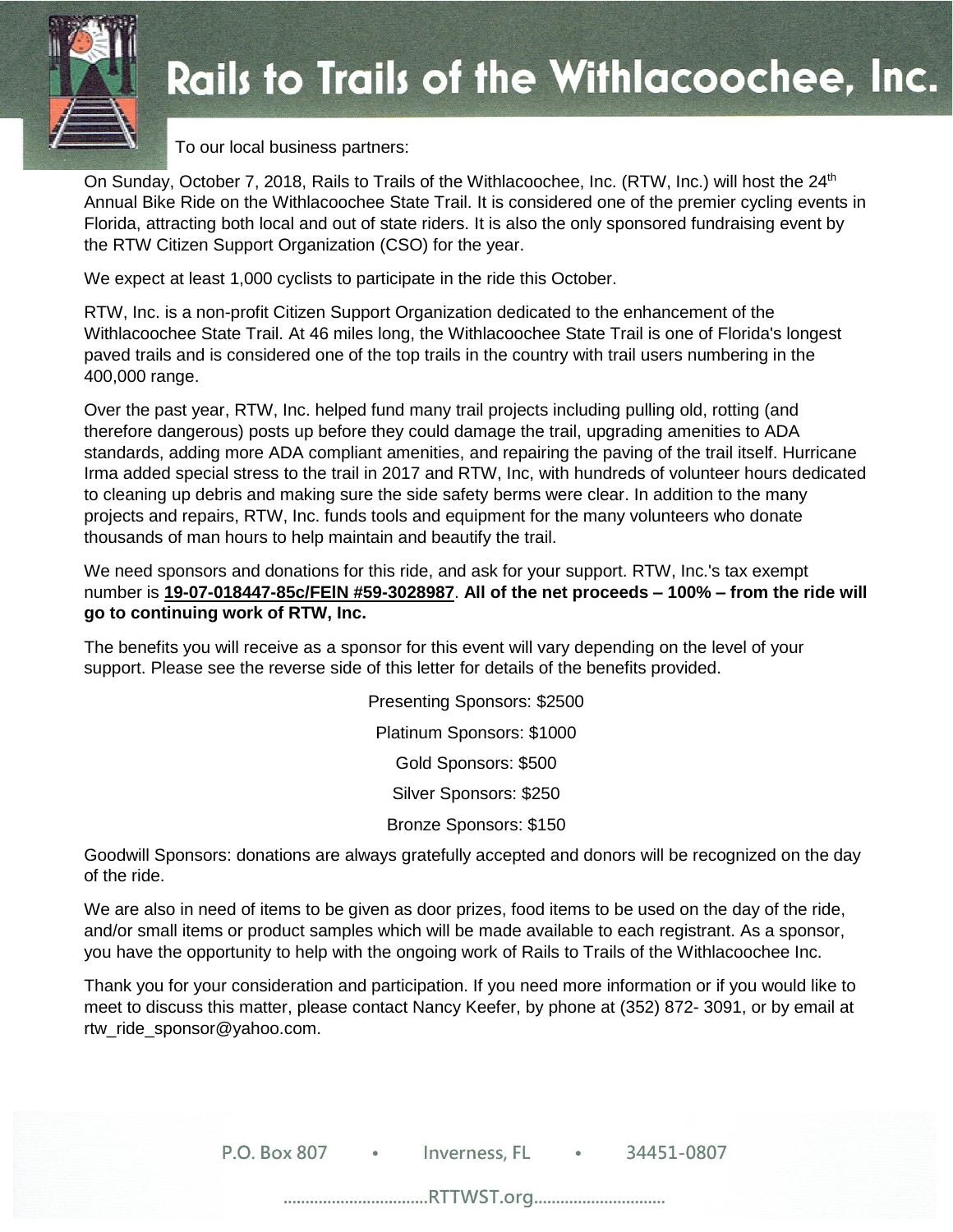## Rails to Trails of the Withlacoochee, Inc

| <b>Levels of Sponsorship/Features</b>                                                                                                                                                                                                                                                | <b>Presenting</b><br><b>Sponsor</b><br>\$2500 | <b>Platinum</b><br>\$1000 | Gold<br>\$500 | <b>Silver</b><br>\$250 | <b>Bronze</b><br>\$150 | Goodwill<br><b>Donations</b> |
|--------------------------------------------------------------------------------------------------------------------------------------------------------------------------------------------------------------------------------------------------------------------------------------|-----------------------------------------------|---------------------------|---------------|------------------------|------------------------|------------------------------|
| The event publicity will include your company's name                                                                                                                                                                                                                                 |                                               |                           |               |                        |                        |                              |
| Example:<br>The 24 <sup>th</sup> Annual Bike Ride on the Withlacoochee State Trail is presented by<br>Your Company.                                                                                                                                                                  | χ                                             |                           |               |                        |                        |                              |
| Complimentary ride registrations will be given to this sponsorship level.                                                                                                                                                                                                            | $\chi$                                        |                           |               |                        |                        |                              |
| You will be a corporate member of the Rails to Trails of the Withlacoochee, Inc.<br>Citizens Support Organization.                                                                                                                                                                   | χ                                             | χ                         |               |                        |                        |                              |
| Your company name will be on a sign recognizing it as a Platinum Sponsor or<br>Presenting Sponsor (as appropriate) of a SAG (food & drink) stop and a photo<br>of that location and the sign will appear on our Rails to Trails of the<br>Withlacoochee, Inc. web site for one year. | χ                                             | χ                         |               |                        |                        |                              |
| Your advertising banner will be displayed on ride day at the main trail head in<br>Inverness. (You must provide the banner.)                                                                                                                                                         | χ                                             | χ                         |               |                        |                        |                              |
| Your company's logo will be printed on the back of the ride t-shirt. The logo of<br>the largest donor at this level will be at the top of the shirt.                                                                                                                                 | χ                                             | χ                         |               |                        |                        |                              |
| Your company name will be printed on the back of the ride t-shirt.                                                                                                                                                                                                                   |                                               |                           | χ             |                        |                        |                              |
| You will receive our electronic newsletter (upon receiving your email address).                                                                                                                                                                                                      | χ                                             | χ                         | χ             | χ                      |                        |                              |
| A short feature about your company (size dependent on sponsorship level) will<br>appear in one issue of our electronic newsletter.                                                                                                                                                   | χ                                             | χ                         | χ             | $\sf X$                |                        |                              |
| You will be recognized by name in our newsletter and in local newspaper of<br>your choice.                                                                                                                                                                                           | χ                                             | χ                         | χ             | $\sf X$                |                        |                              |
| Your company name will appear on a special display board in the registration<br>area.                                                                                                                                                                                                | χ                                             | χ                         | χ             | χ                      | χ                      | χ                            |